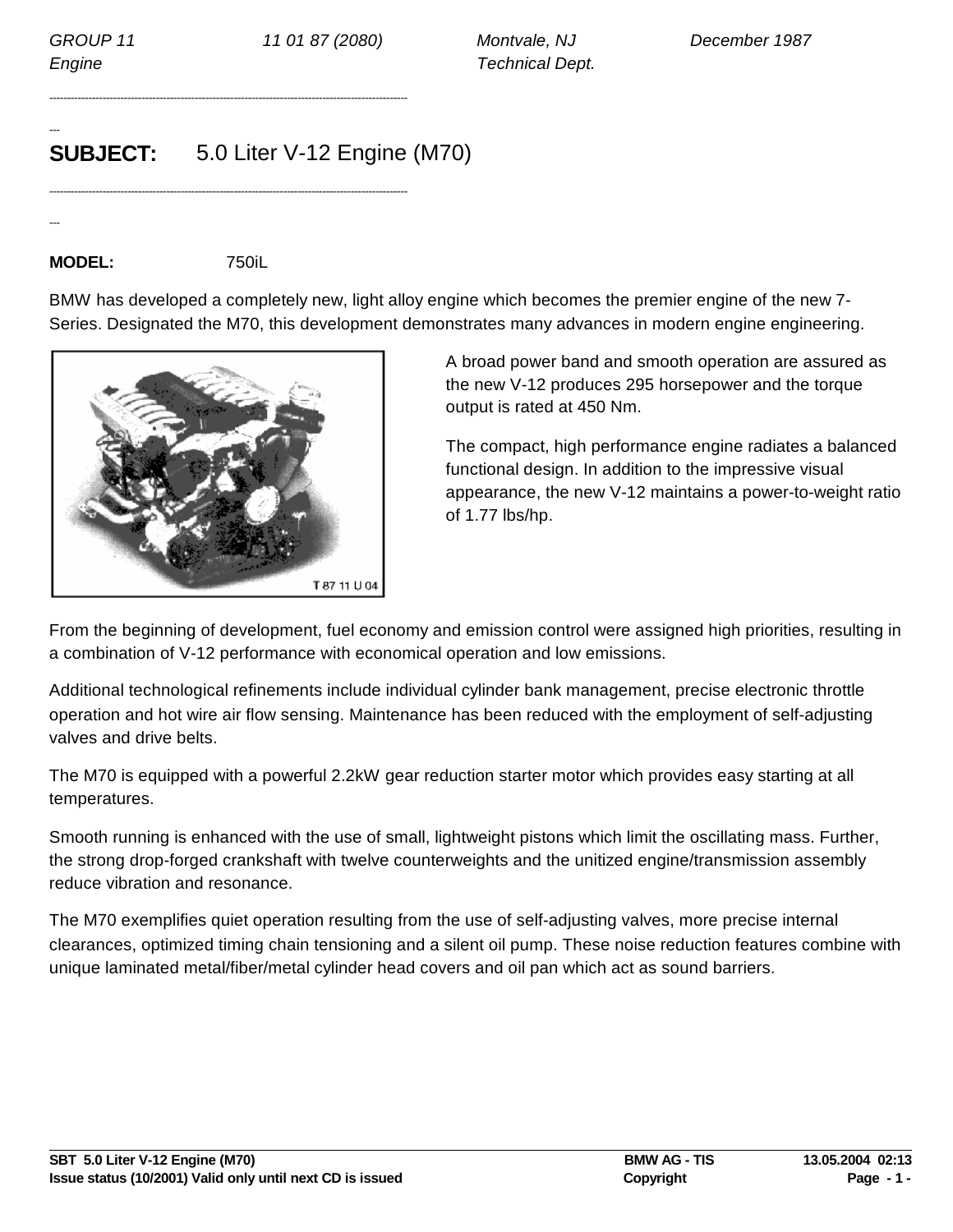





The lightweight aluminum crankcase is manufactured hypereutectically. That is to say, special measures are employed during the formation, casting and cooling which promote torsional resistance and dimensional stability.

The crankcase is symmetrical and can be machined to accept the starter motor on either side to accommodate market demands of left- or right-hand drive.

The cylinder banks are arranged in a 60°V configuration with a constant cylinder center-to-center distance of 91 mm. Cooling is achieved with horizontal coolant flow.

The cast iron main bearing caps, which are heat treated, are fastened to the crankcase with four bolts (**arrows**). Two are attached parallel to the vertical axis and two parallel to the cylinder axis. This patented configuration promotes bottom end stability and strength.

During crankcase formation, a concentration of silicon crystals is maintained in the cylinder bore areas. Special cylinder wall treatment and honing produces a wear resistant silicon surface that, in combination with metal-coated pistons, provides minimal wear and long life.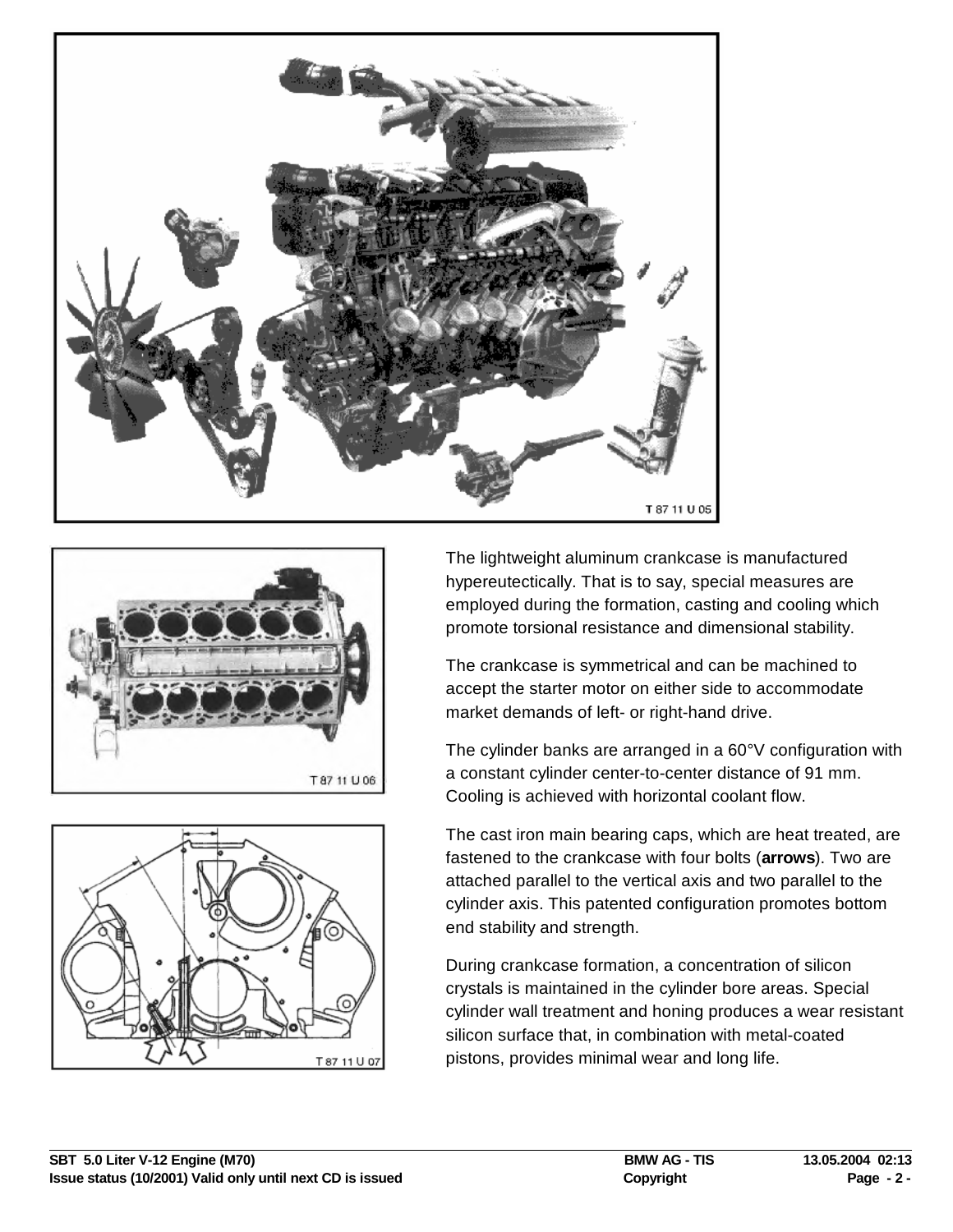





The drop forged steel crankshaft has excellent torsion resistant qualities and is supported in seven main bearings.

Connecting rod journals are spaced 1200 apart with two counterweights per journal. The axial thrust bearing is now located at the No. 7 bearing position for improved vibration damping. Similar to the M21 design, all bearing shells are triple layered.

The main bearing shells conform to the triple classification.

The connecting rods are made of drop forged steel and are similar to the M20 type. The center to center distance is 135mm, however, unlike the M20, the big end is machined asymmetrically. The special machining allows two rods to run on one journal, thus there is an "installed direction" requirement.

The connecting rod bearing shells conform to the double classification.

Vibration is held to a minimum with short 60° ignition intervals and the use of low mass, light alloy pistons. The pistons have a 0.1mm ferrous coating which provides a highly compatible operating surface for use in aluminum/silicon cylinders.

The combustion chamber bowl is located eccentrically to concentrate the air/fuel charge central to the spark plug. Correct wrist pin off-set is maintained with the use of different pistons for each cylinder bank.

The top and intermediate rings are compression rings having plain and tapered faces respectively. The oil control ring has a rubber-lined spring with a bevelled face for good oil control.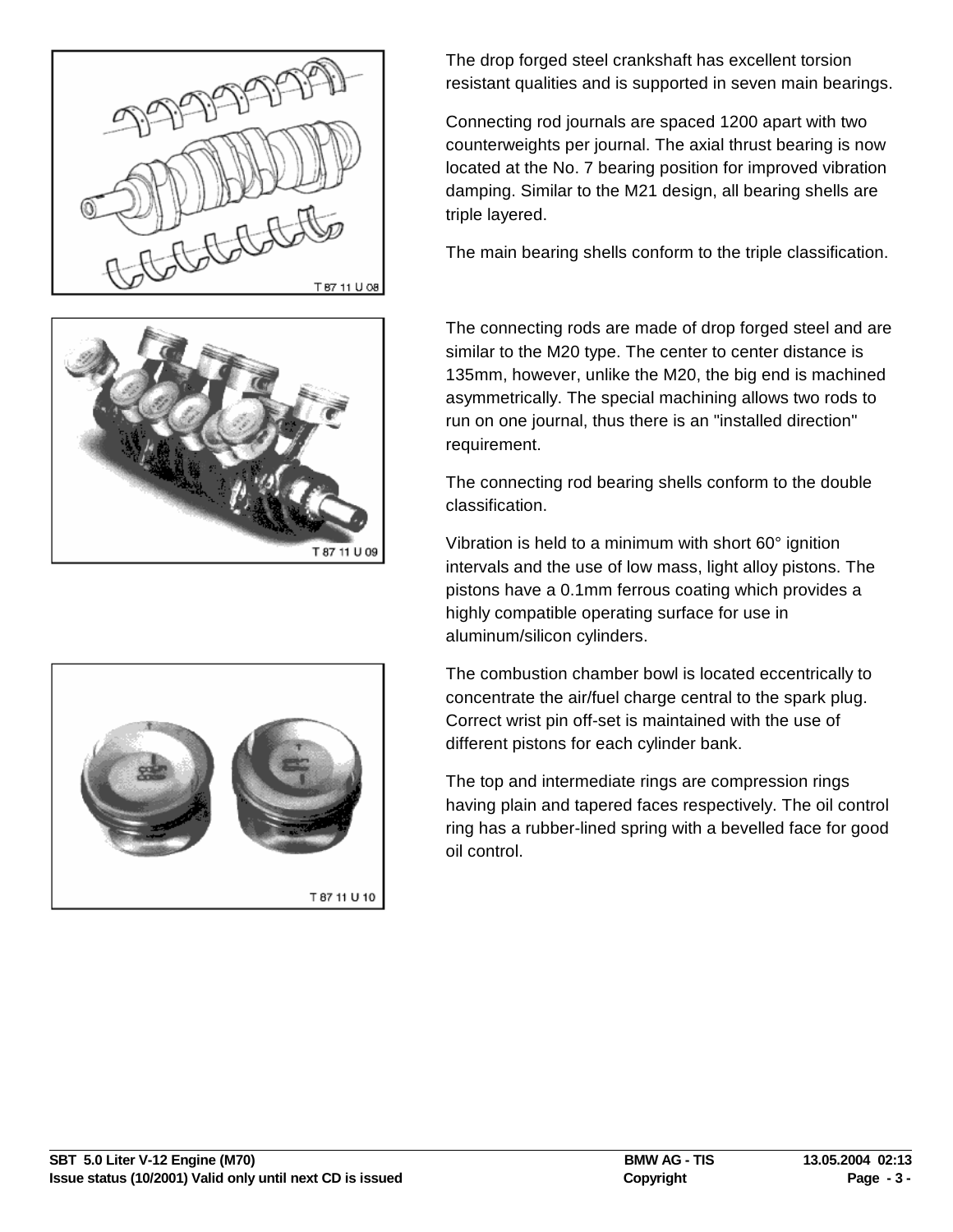

Cylinder heads are manufactured of die cast aluminum and are identical for both banks.

Cylinder head gaskets in various thicknesses are available so that combustion chamber volume uniformity can be maintained.

The intake and exhaust valves are arranged in a 14° V-configuration and operated by overhead camshafts which are supported in seven bearing journals each. Camshaft lubrication is pressure fed at the journals and with overhead oil pipes providing spray oil to the camshaft lobe/rocker contact area.



This valve arrangement in conjunction with the piston bowl forms a compact combustion chamber with excellent cylinder filling and evacuating characteristics.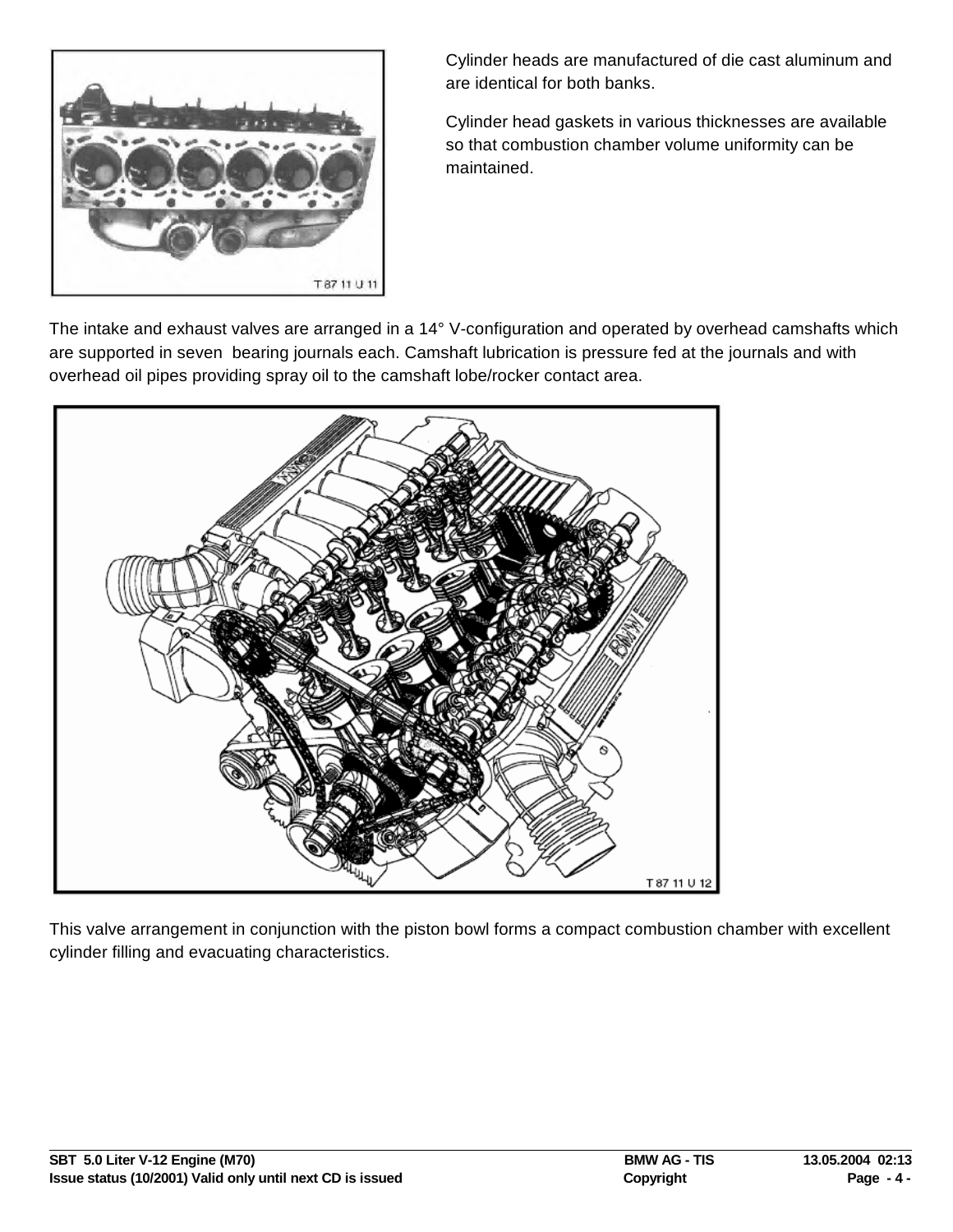

Low valve mass and dual valve springs insure reliable opening and closing between the short ignition periods.



Due to the offset of the cylinder heads, the camshafts are of unequal length. The longer shaft is used in the left cylinder head.

- 1. Ball pin type hydraulic tappet
- 2. Cast rocker arm
- 3. Thrust guide pad





The operation of the self-adjusting valve clearance system is based on engine oil pressure hydraulics. Clearances are taken up as oil pressure enters the hydraulic tappet through the oil feed bore (**arrow**) and internal one-way valve. The hydraulic pressure acts on the adjusting piston which is displaced to reduce any nonspecified clearance.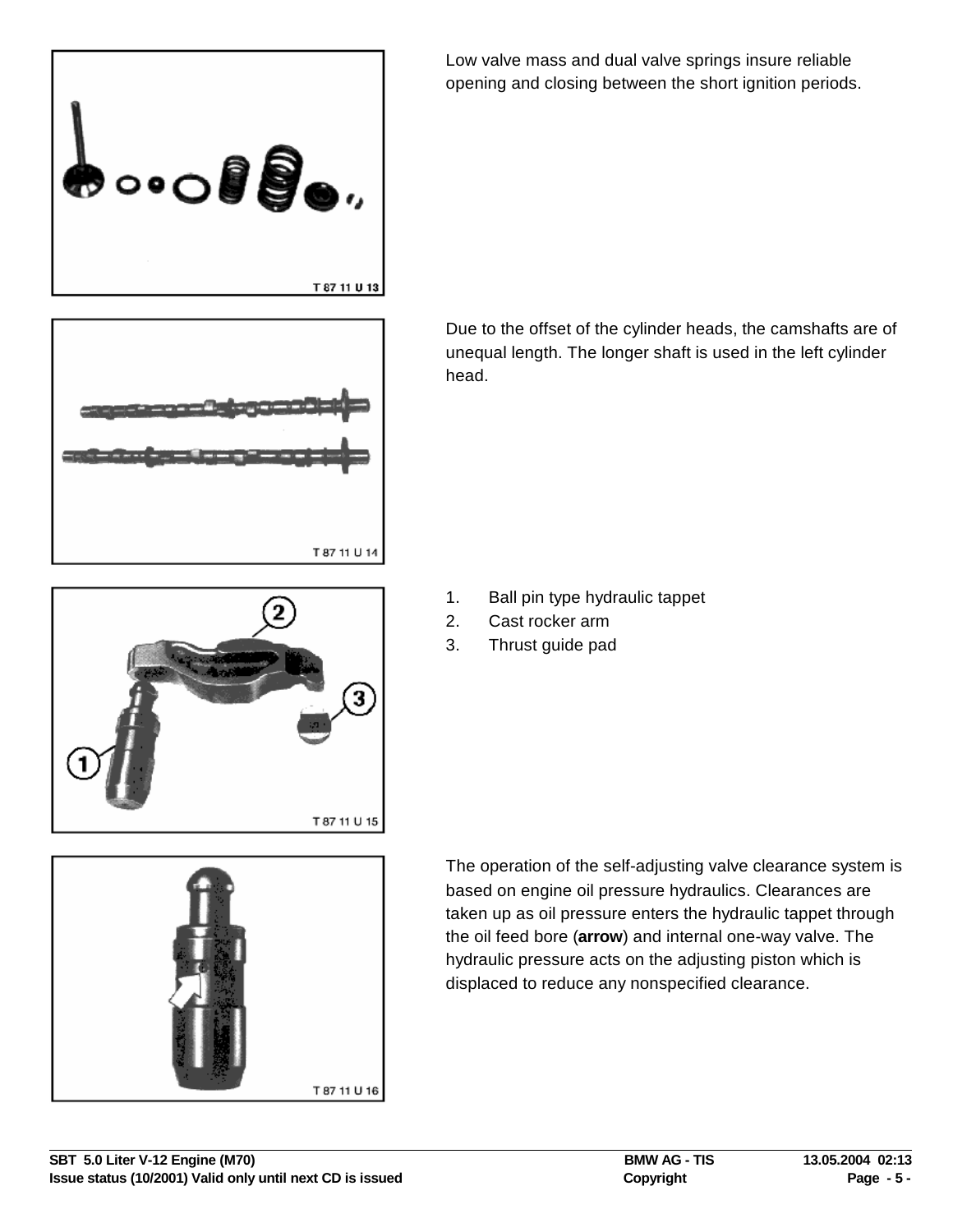

- 1 Bleeder bore
- 2 Oil supply chamber
- 3 Oil supply bore
- 4 Piston
- 5 Body
- 6 Ball valve
- 7 Tappet pressure chamber
- 8 Return spring

Engine start-up and shut-down present thermal changes that require compensation. The hydraulic tappet reacts to these thermally caused dimension changes by bleeding tappet pressure back into the supply chamber when necessary.

The hydraulic tappet is biased in the "clearance reduce" phase with the help of an internal return spring.

Replacement hydraulic tappets are supplied with full oil supply chambers, therefore, proper functioning after installation is assured. Specific procedures must be followed concerning hydraulic tappet spare parts storage, or oil leakage will occur. Please follow instructions on tappet package.



The twin camshafts are driven with a single row chain which operates in conjunction with low noise plastic guide tubes and tensioning rails. The camshaft drive chain lash is controlled with an automatic hydraulic tensioner (**arrow**).



The individual cylinder banks receive precisely balanced air charge delivery from two symmetrical intake plenums which have equal length ram intake runners. The fuel injectors are mounted in the inlet flanges.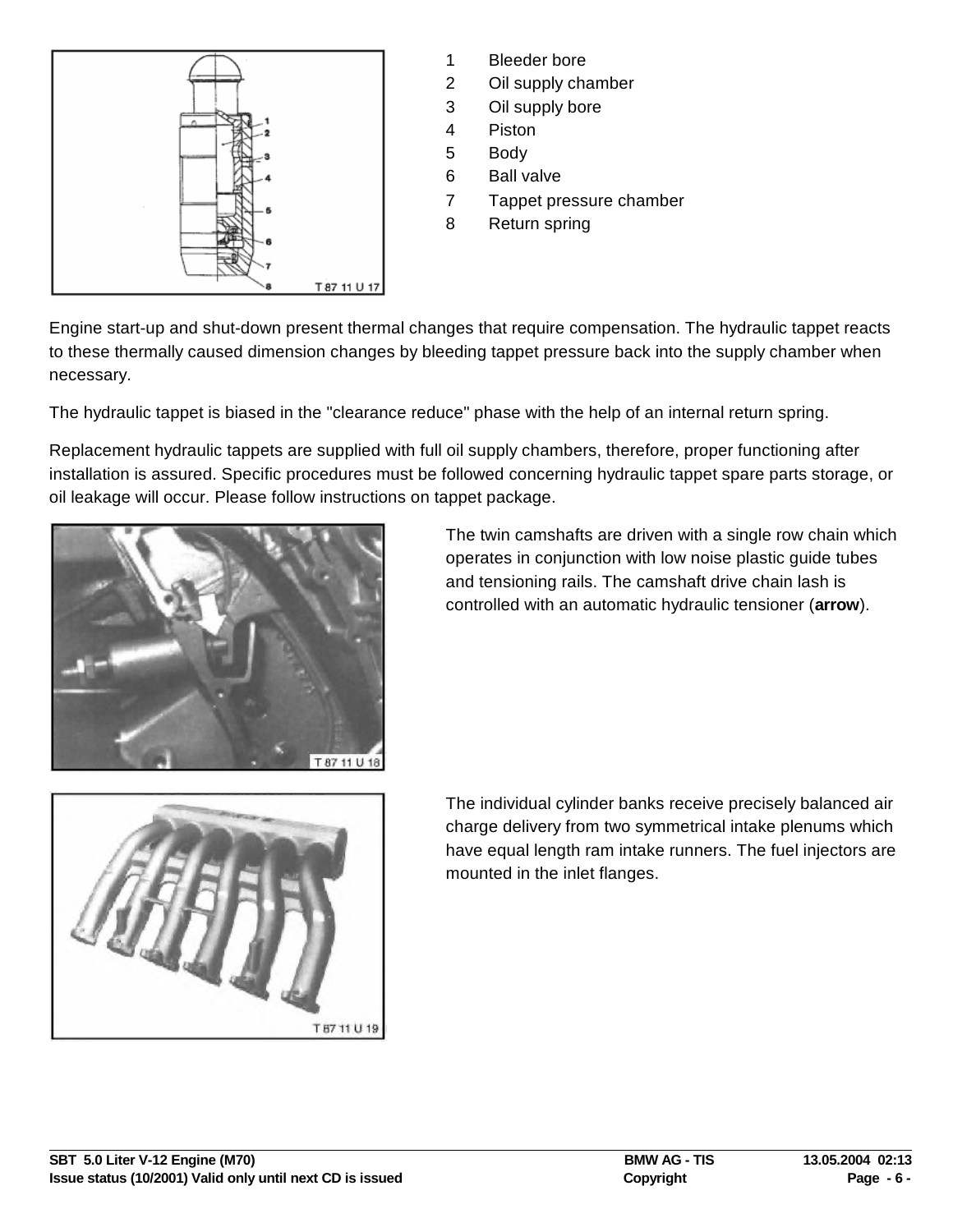

Elastic sealing plates are used to attach the plenum assemblies to the cylinder heads. This feature acts as a sound barrier and limits vibration to the electronic throttle valve assemblies.



Each intake plenum chamber is equipped with a fast acting, electronic throttle valve assembly.



Hot wire air flow sensors are used in conjunction with Digital Motor Electronics for measurement of physical air mass. Precise and rapid load sensing allows improved adaptation to changing engine operating conditions.

The crankcase ventilation system vents crankcase vapors direct to the intake plenum to prevent oil mist contamination.

After engine shutdown, the air flow sensing wire is superheated to vaporize any contaminants which may have adhered during the previous engine operating period.

The DME 1.2 Engine Management System represents a further development in Motronic engine control. DME 1.2 is actually two individual Motronic six cylinder engines which share a common crankshaft. Precise balance and synchronization is achieved with the employment of a third management system - EML. In addition to throttle synchronization, EML provides failsafe throttle operating programs, maximum RPM and vehicle speed limits and cruise control operation.

For complete DME information, see TRI 12 01 87 (2083).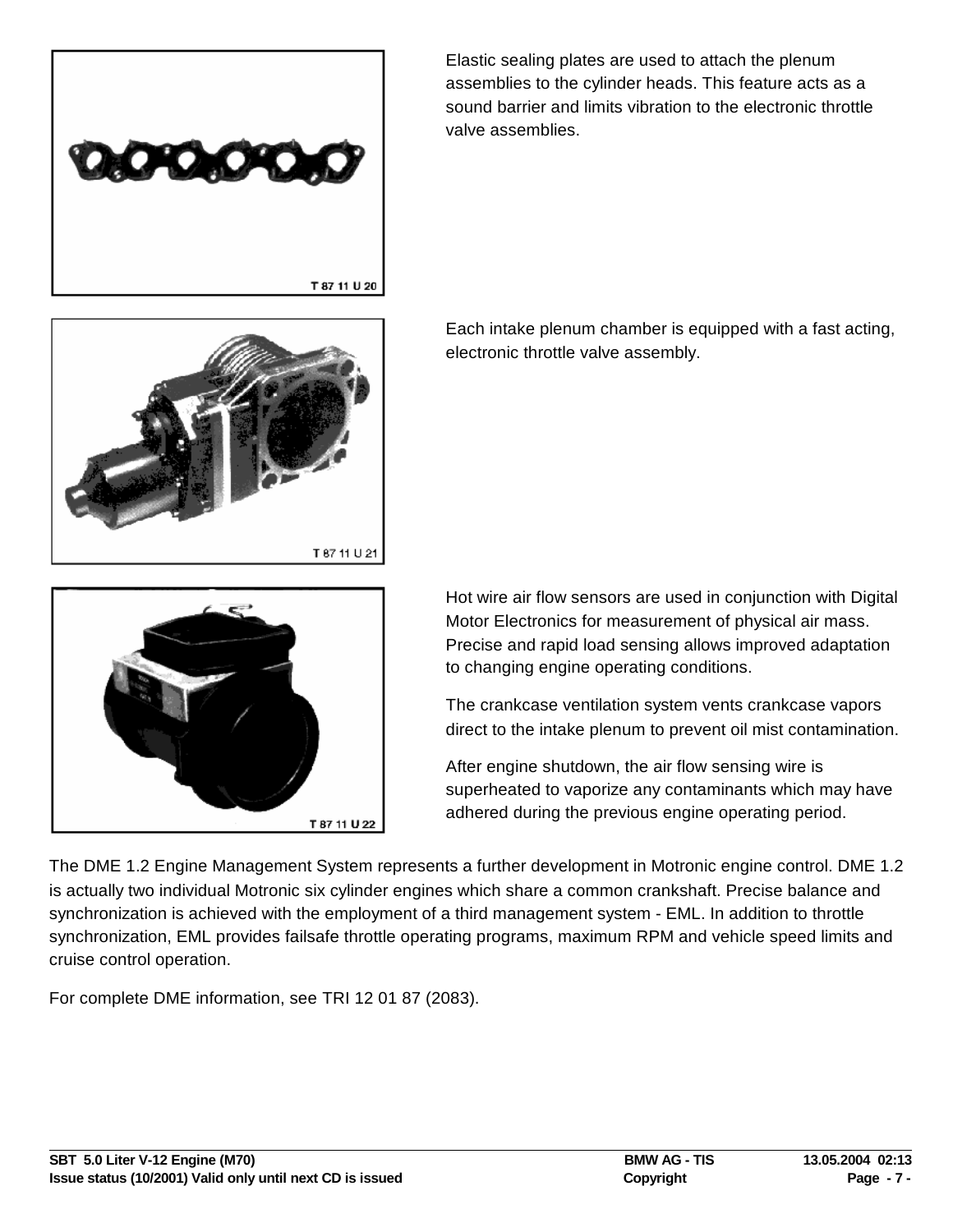

For complete EML information, see TRI 12 02 87 (2087).



Each cylinder bank has it's own secondary ignition distributor and high tension cables. All secondary wiring is routed and protected in a special plastic conduit developed for this purpose.



The oil pump is an Eaton Rotary type of tandem design. The front segment is the primary pump which provides high pressure lubrication for all internal engine components. The rear segment operates as a scavenger pump insuring an adequate oil supply for the primary pump under all operating conditions. The scavenger pump draws oil from the rear of the crankcase via a snorkel tube and delivers the oil to the primary pump pickup.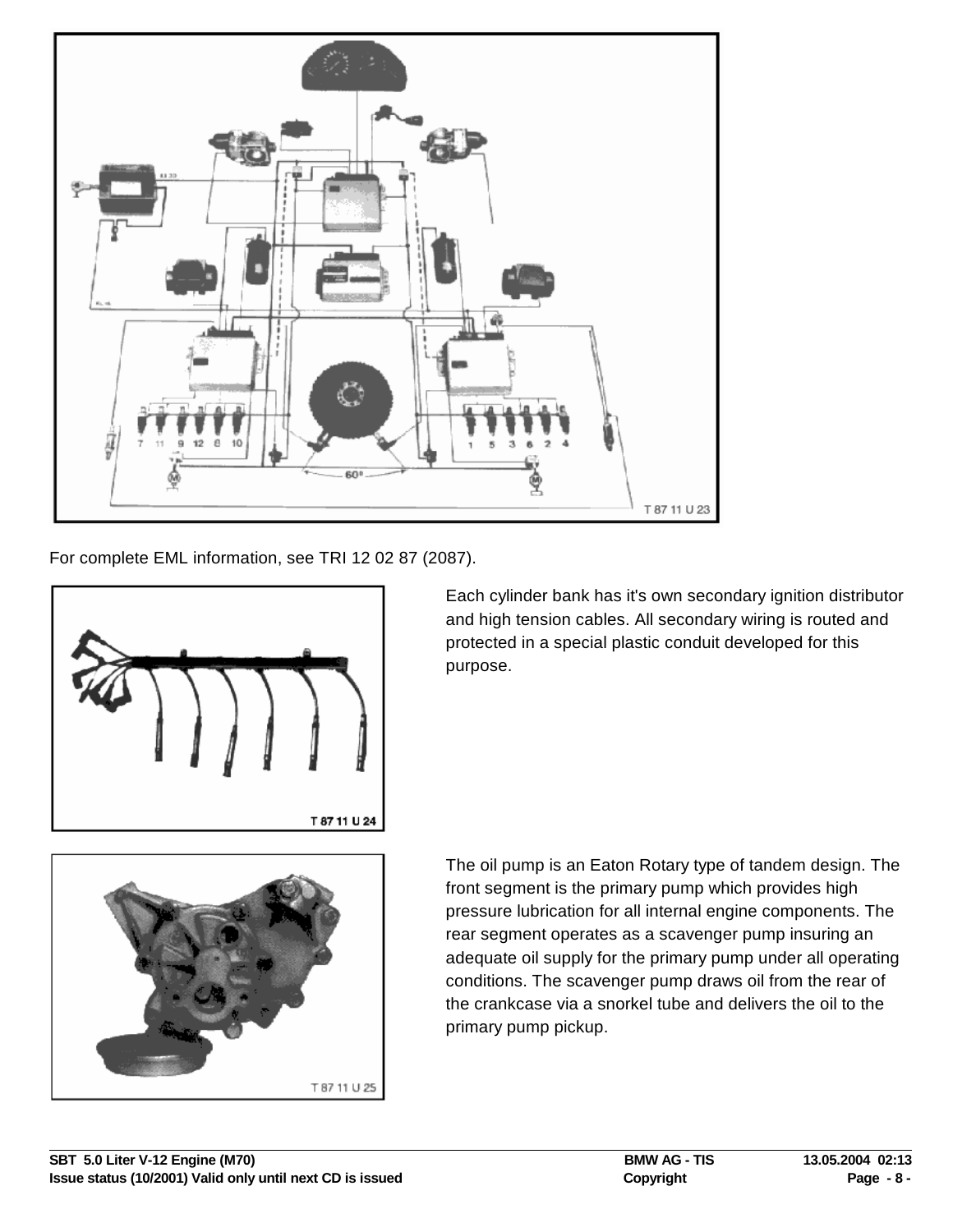



Correct hydraulic tappet operation requires engine oil which is free of all air bubbles. A special oil deflector (windage tray), located in the oil pan, defoams the oil and limits splash oil precipitation.

The engine oil pan is constructed of two sections. The upper section is cast aluminum and incorporates strengthening ribs at strategic attachment points. This feature creates a "unitized" engine and transmission assembly which reduces flex, vibration and noise. The oil pan sump cover, like the cylinder head covers, is constructed of laminated metal-fiber-metal material which acts as a sound barrier.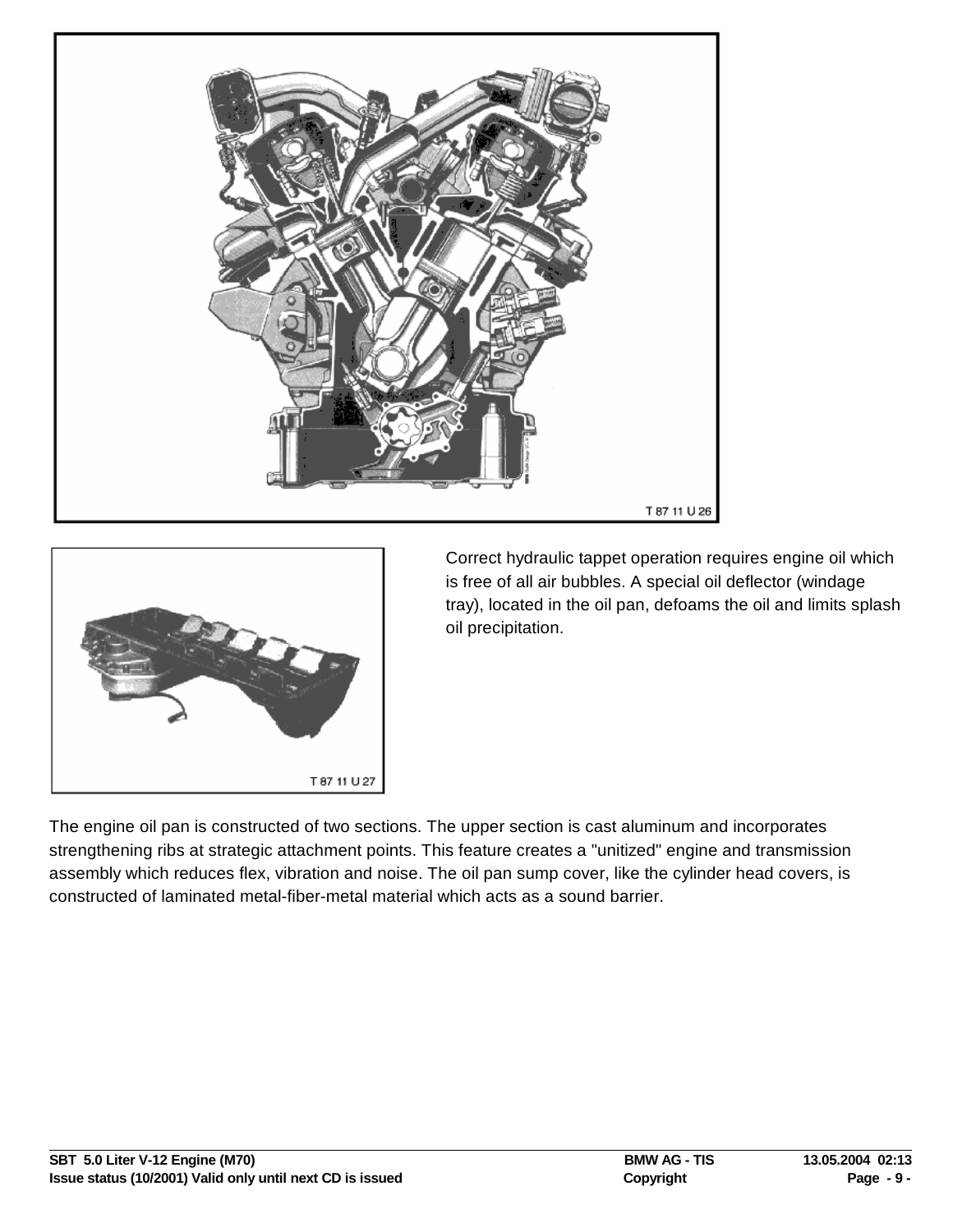

The easy access oil filter is mounted on the left inner fender. Features include large diameter hoses to insure ample oil flow and an anti-drain back valve. Thermostatic oil cooler control is located in the lower section. At a temperature threshold of 95°C, engine oil is directed to the external oil cooler for additional heat dissipation.

**Lubrication oil routing - Engine cross section**



**Lubrication oil routing - Main oil gallery**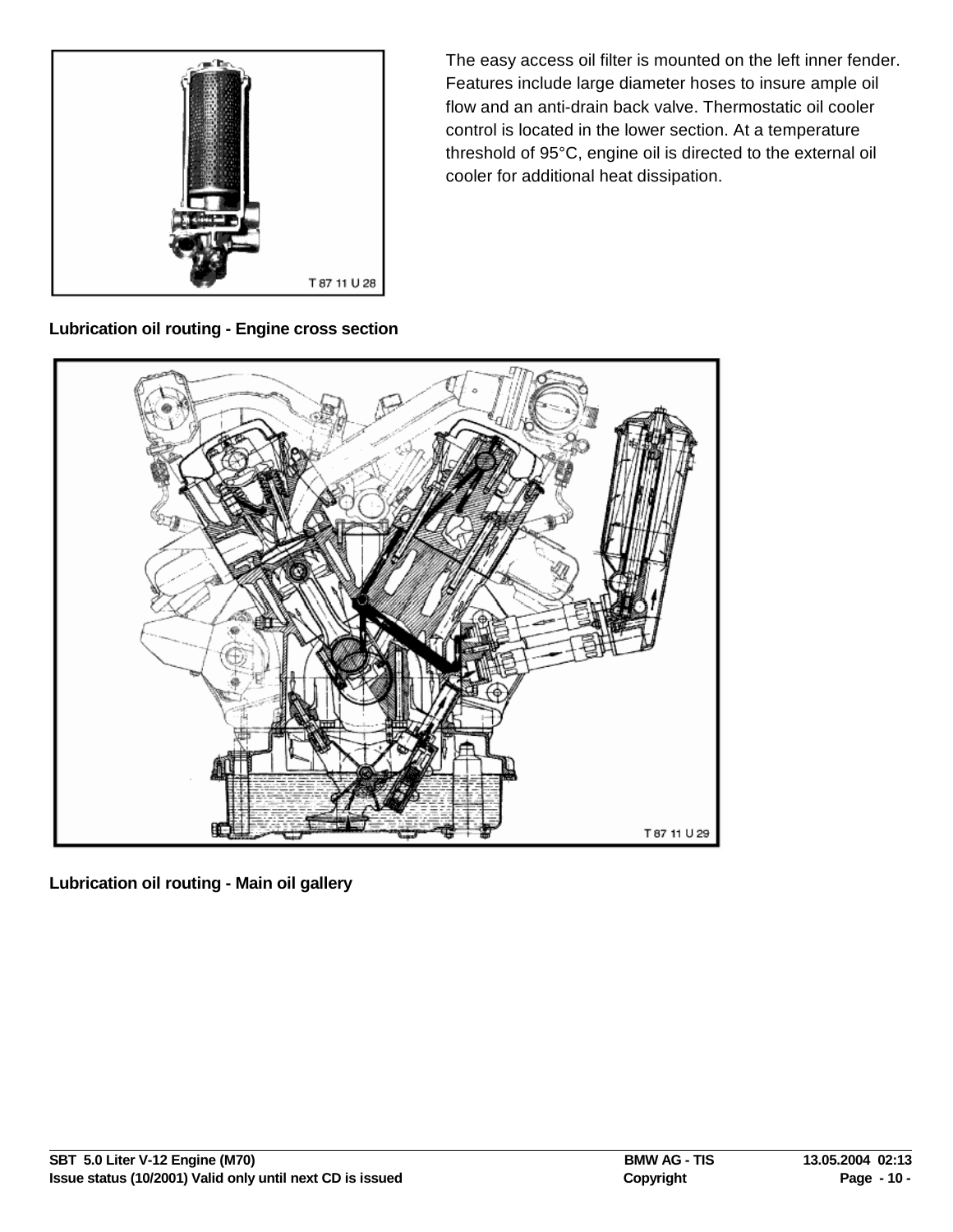

**Lubrication oil routing - Camshaft, crankshaft and connecting rods**



**Schematic Presentation of Oil Circuit**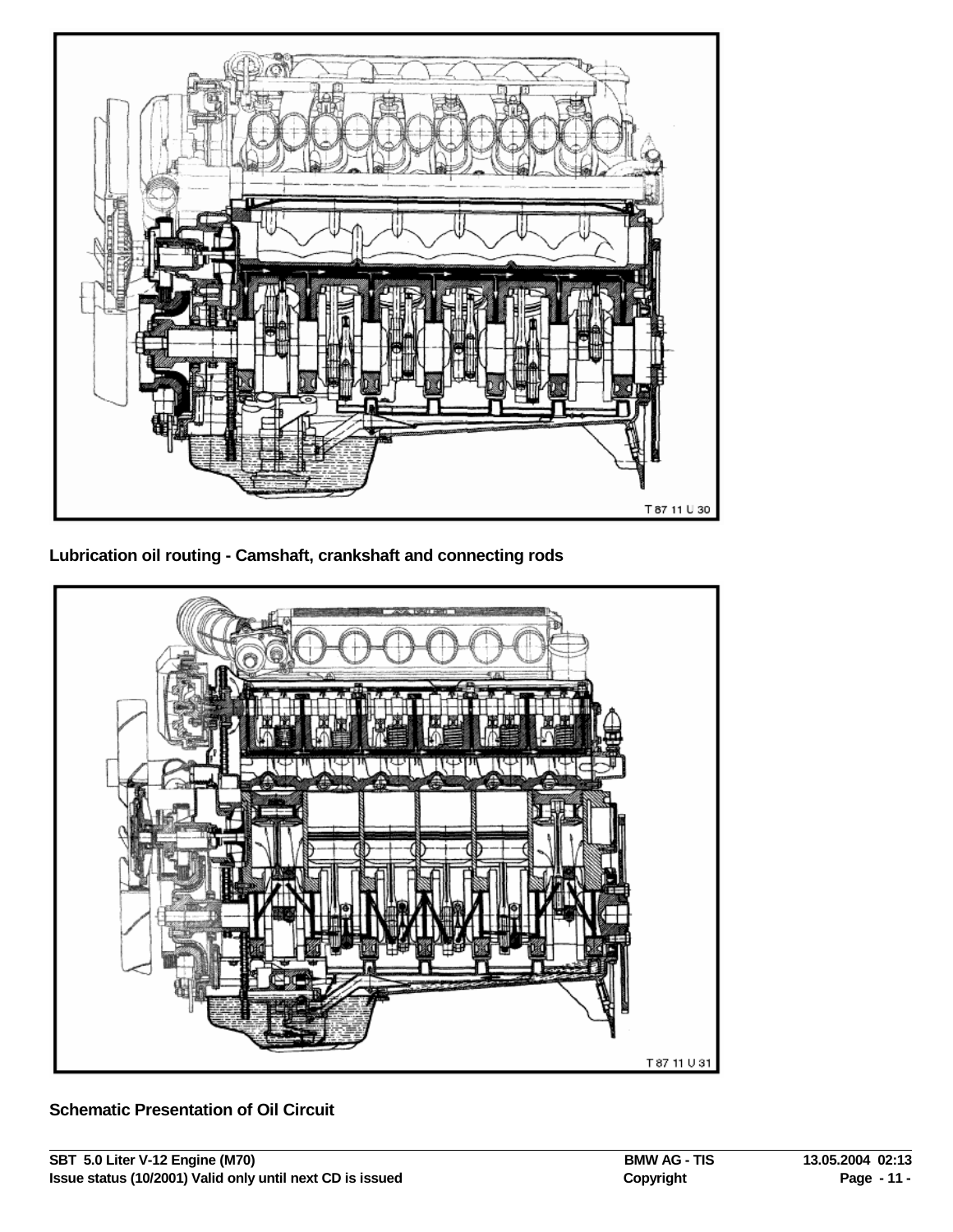

- Oil pan
- Oil intake, primary oil pump
- Primary oil pump with relief valve (4 bar, activation via filtered oil pressure)
- Oil filter (filter cartridge bypass valve-2.2 bar, one-way check valve, oil pressure switch, oil cooler valve-activated at 95° C)
- Filtered oil, main gallery
- Crankshaft main bearings
- Connecting rod bearings
- Piston pins (oil spray)
- Cylinder wall surfaces (oil spray)
- Oil feed bores in crankcase (cylinders 1 6 and 7 12)
- Oil feed bores in cylinder heads
- Oil gallery
- Oil spray pipes for cam lobe lubrication
- Camshaft bearings
- Hydraulic tappets
- Timing chain lubrication (oil splash)
- Rocker arm thrust (guide) pads (oil splash)
- Oil supply for hydraulically-damped chain tensioner
- Oil drain bore
- Oil intake, snorkel
- Oil pump, scavenger



The cooling system is a high volume design flowing symmetrically through both cylinder banks. The compact aluminum cross-flow radiator with a high ratio of fins and tubes has excellent heat exchanger qualities.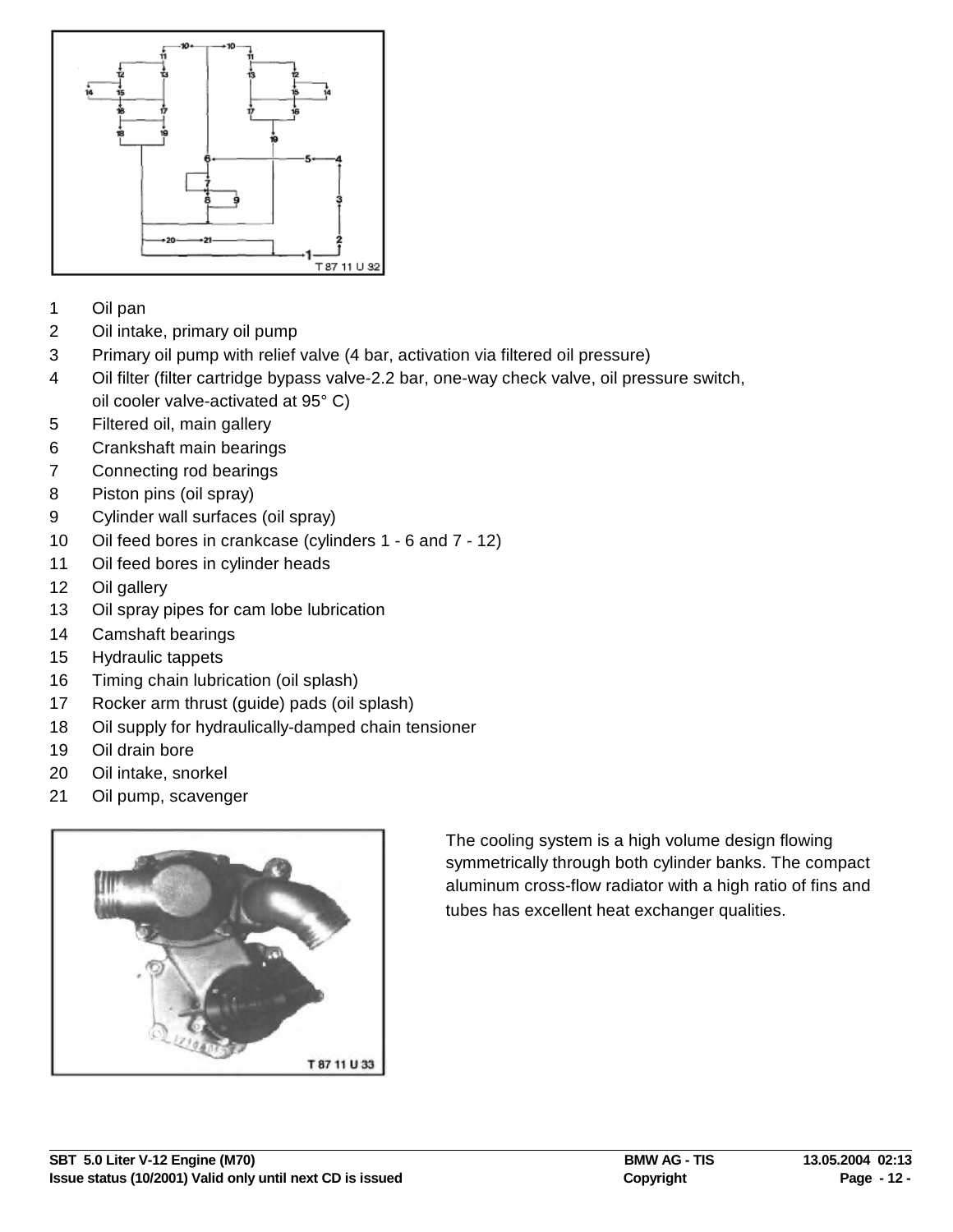

Cooling system flow to the radiator is regulated with an 800 C thermostat. A ball type valve (arrow) in the thermostat plate allows air bubble bleeding following cooling system service.

- T 87 11 U 35
- 1. Radiator
- 2. Return
- 3. Feed
- 4. Thermostat
- 5. Water Pump
- 6. Right Cylinder Head
- 7. Left Cylinder Head
- 8. Connecting Pipe
- 9. Expansion Tank
- 10. Heater Core
- 11. Auxiliary Water Pump



T 87 11 U S7

All accessory component rotary drive is accomplished with two poly-V type drive belts. Once correctly installed the belts are self-adjusting with automatic hydraulic tensioners (arrow) and thus are maintenance-free.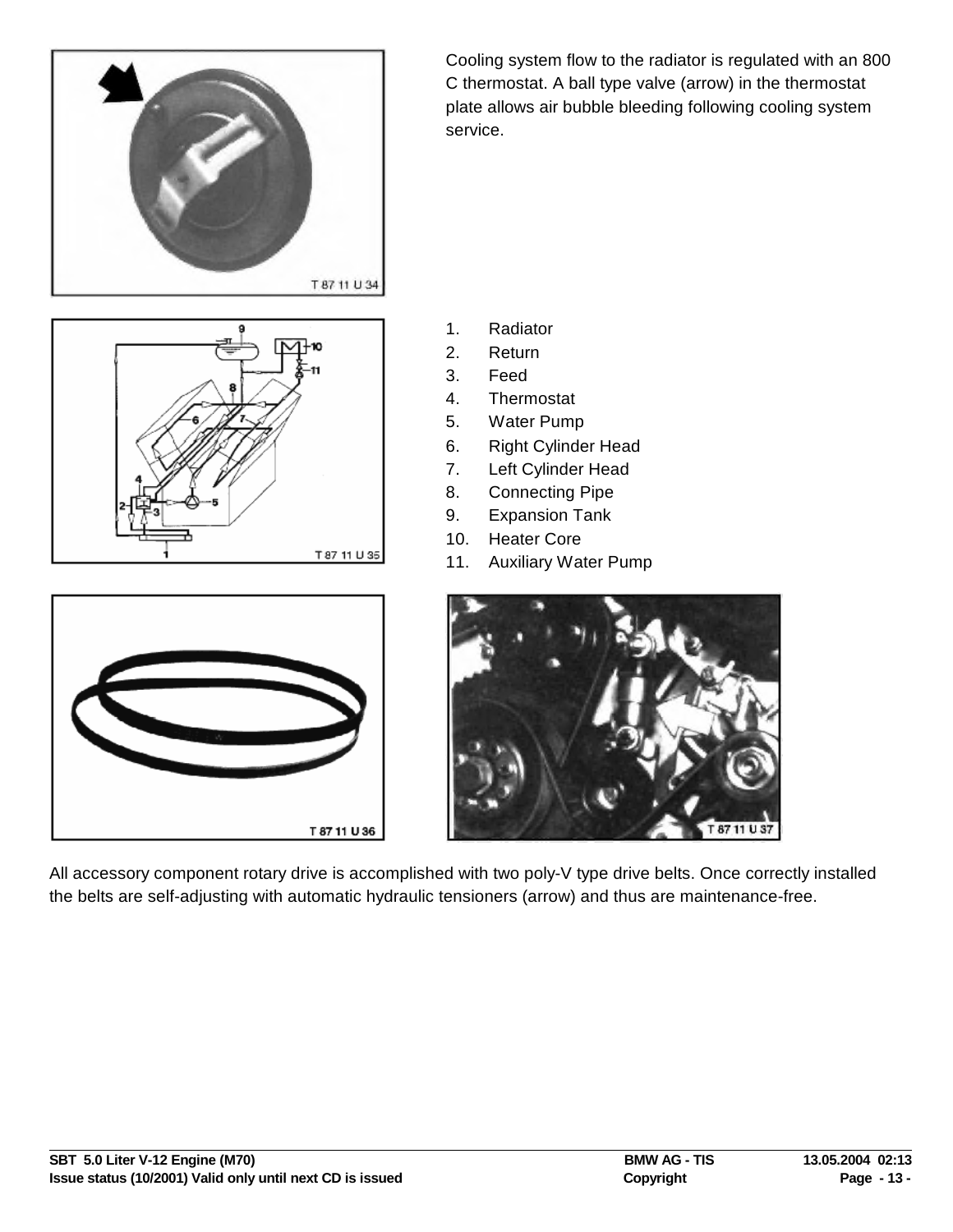

Component Drive Distribution:

Belt #1: Water pump, cooling fan and air conditioner compressor Belt #2: Alternator, hydraulic fluid pump

A special lock sensor control unit monitors the A/C compressor speed in relationship to engine RPM. In the unlikely event of A/C compressor seizure, the lock sensor system will immediately de-energize the compressor clutch, thus insuring uninterrupted water pump/fan operation.



The four exhaust down pipes of the exhaust assembly are mounted with spring loaded ball flanges (arrows). This arrangement insures positive sealing and tends to release any trapped stress.

The four 63mm stainless steel down pipes are of a balanced configuration and limit flow restriction. Further, the pipes are insulated to minimize thermal loss from the exhaust manifolds to the dual 3-way catalysts.

## **Exhaust system layout**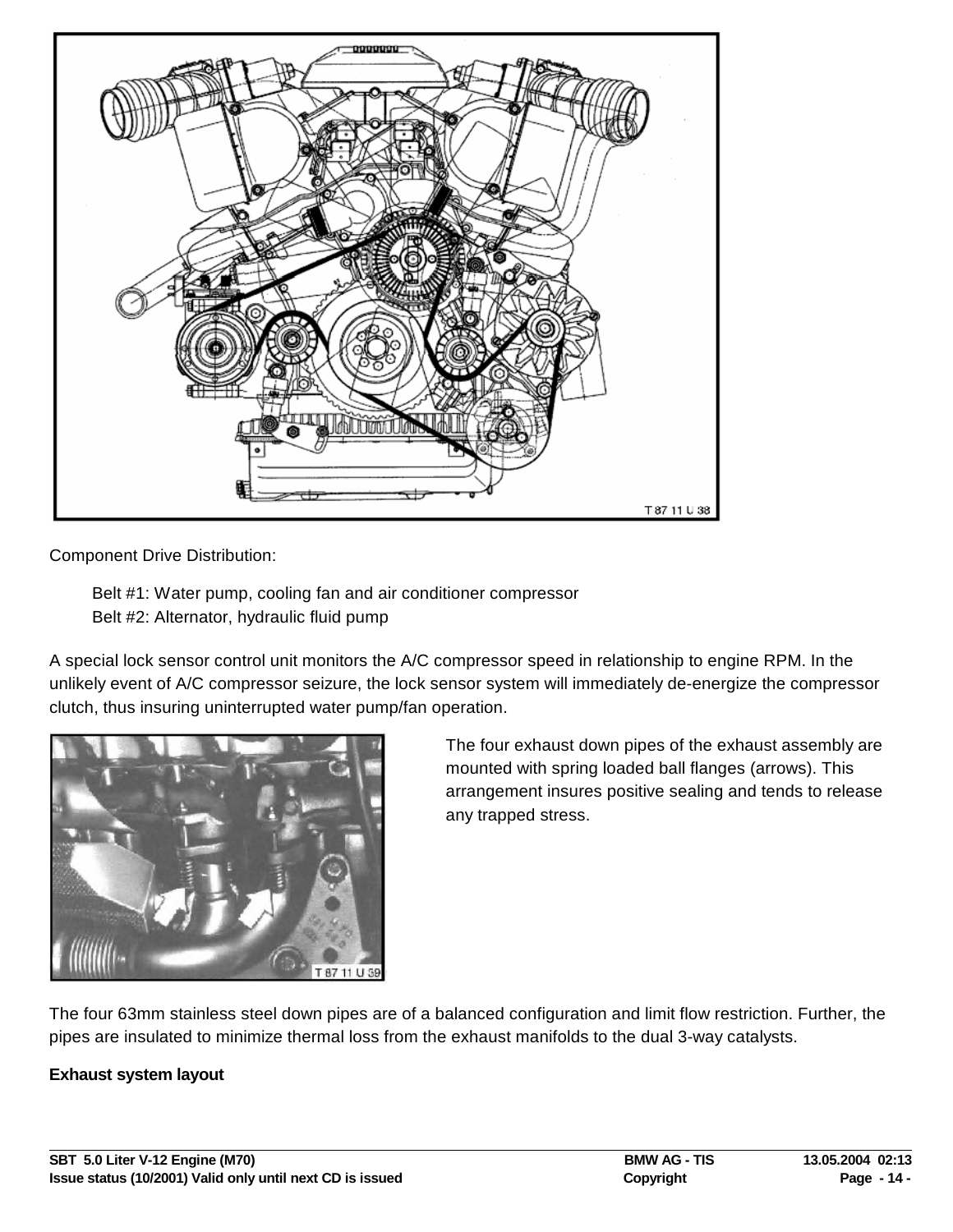

**Engine side view left (cylinders 7-12)**



**Engine side view right (cylinders 1-6)**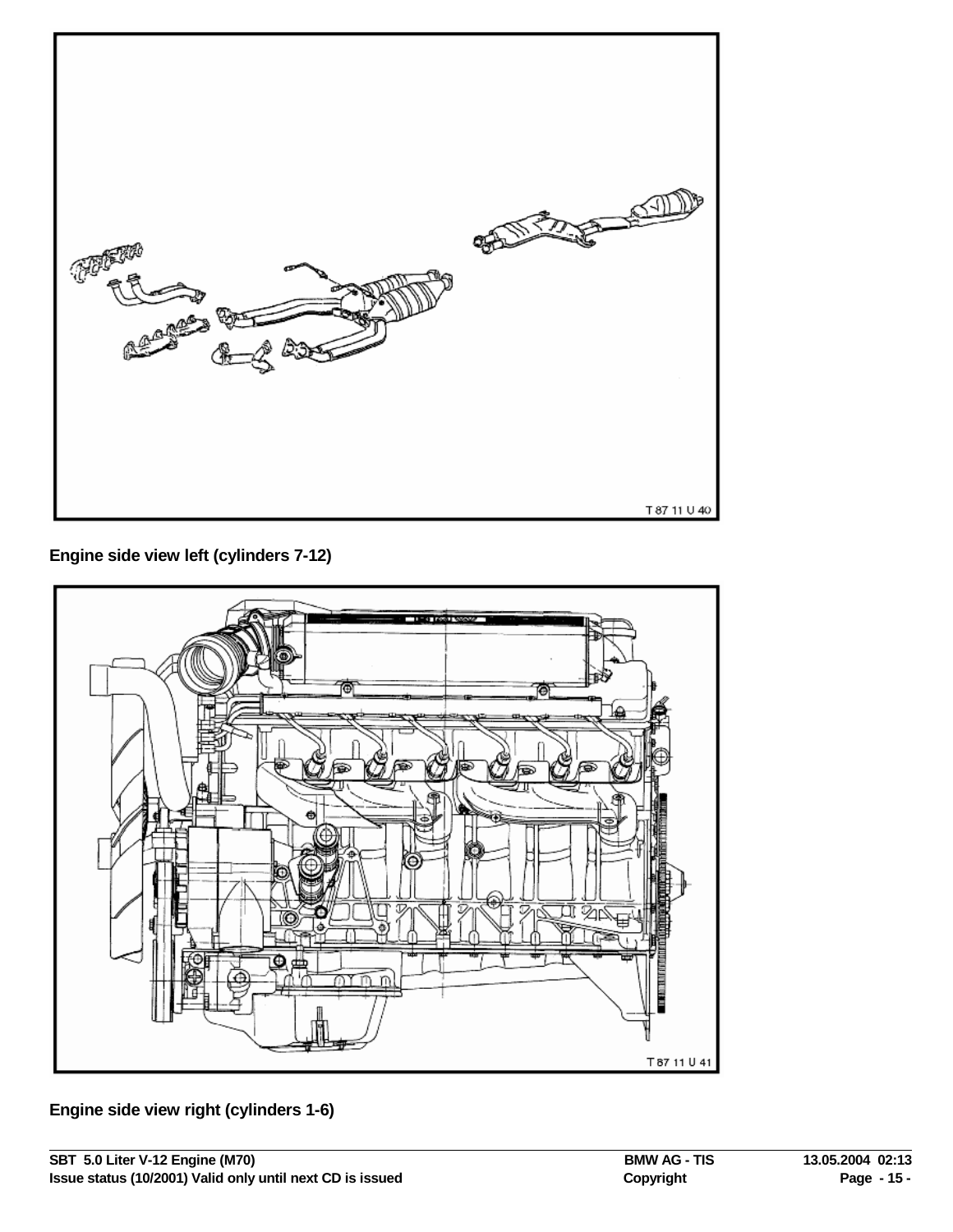

**Engine number location (right side, front)**



**Engine power and torque curves**